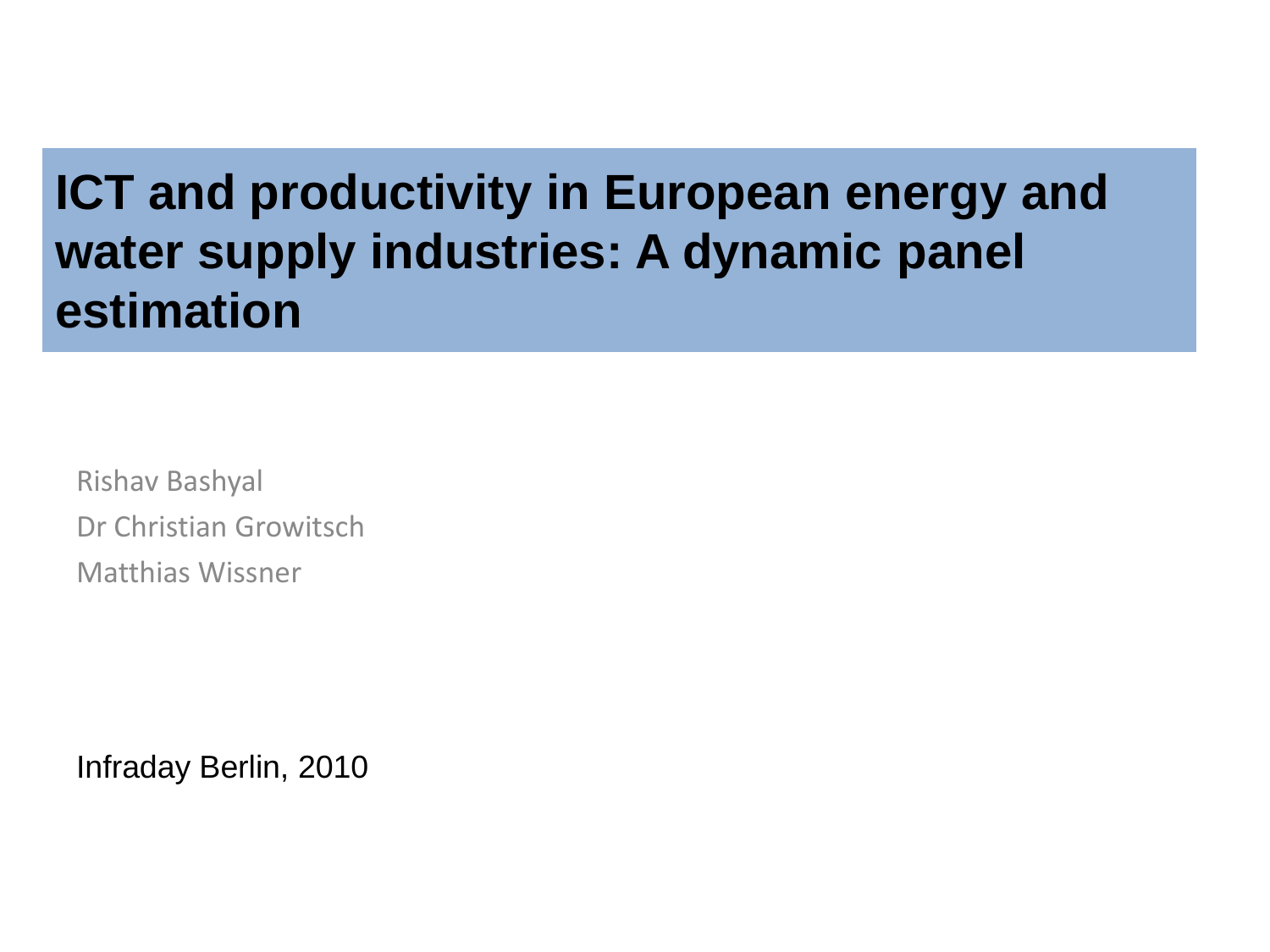# **Outline**

- Research question
- Industry profile
- Theoretical consideration
- Empirical estimation
	- Data
	- Descriptives
	- Method
	- Results
- Conclusion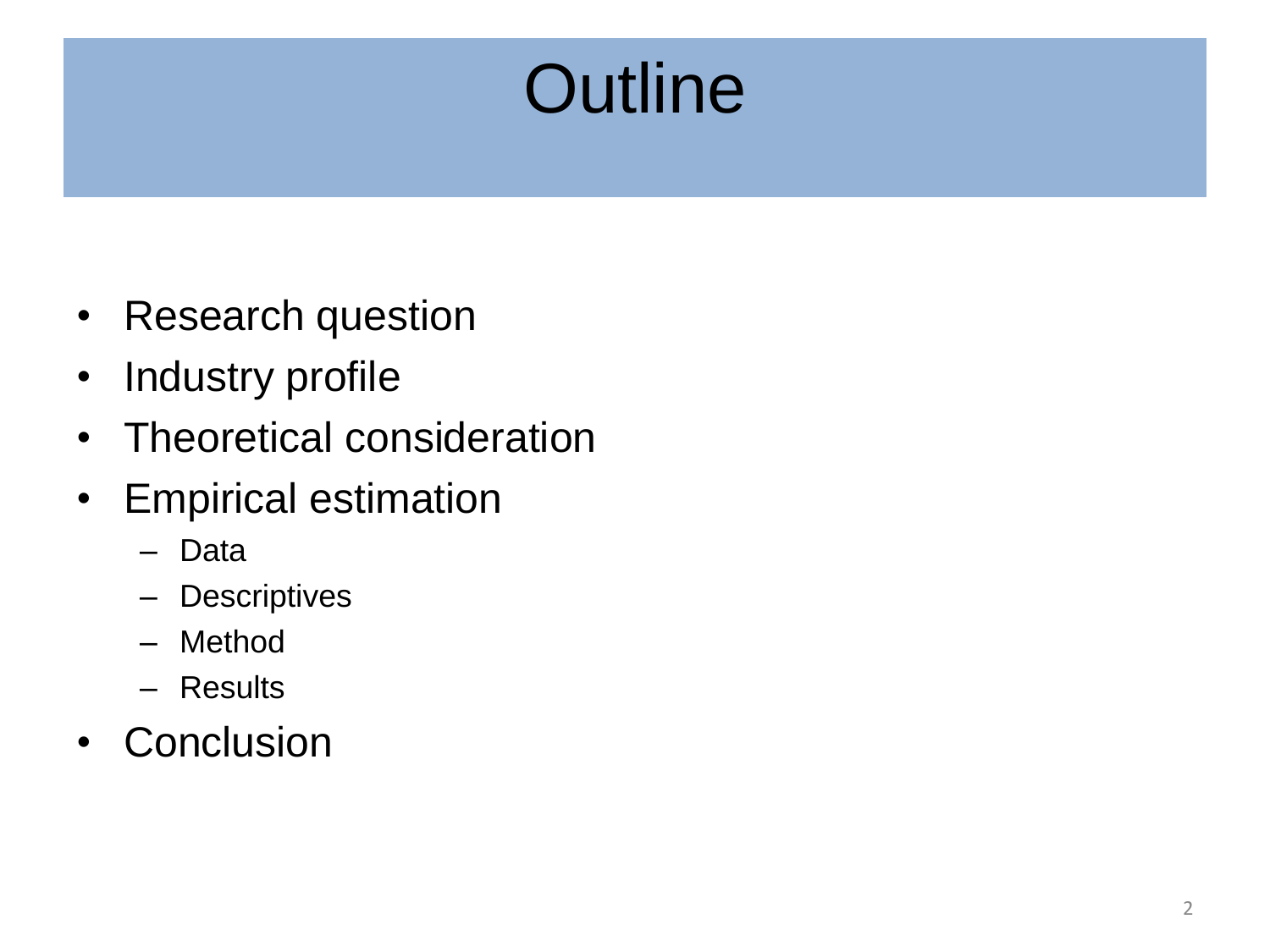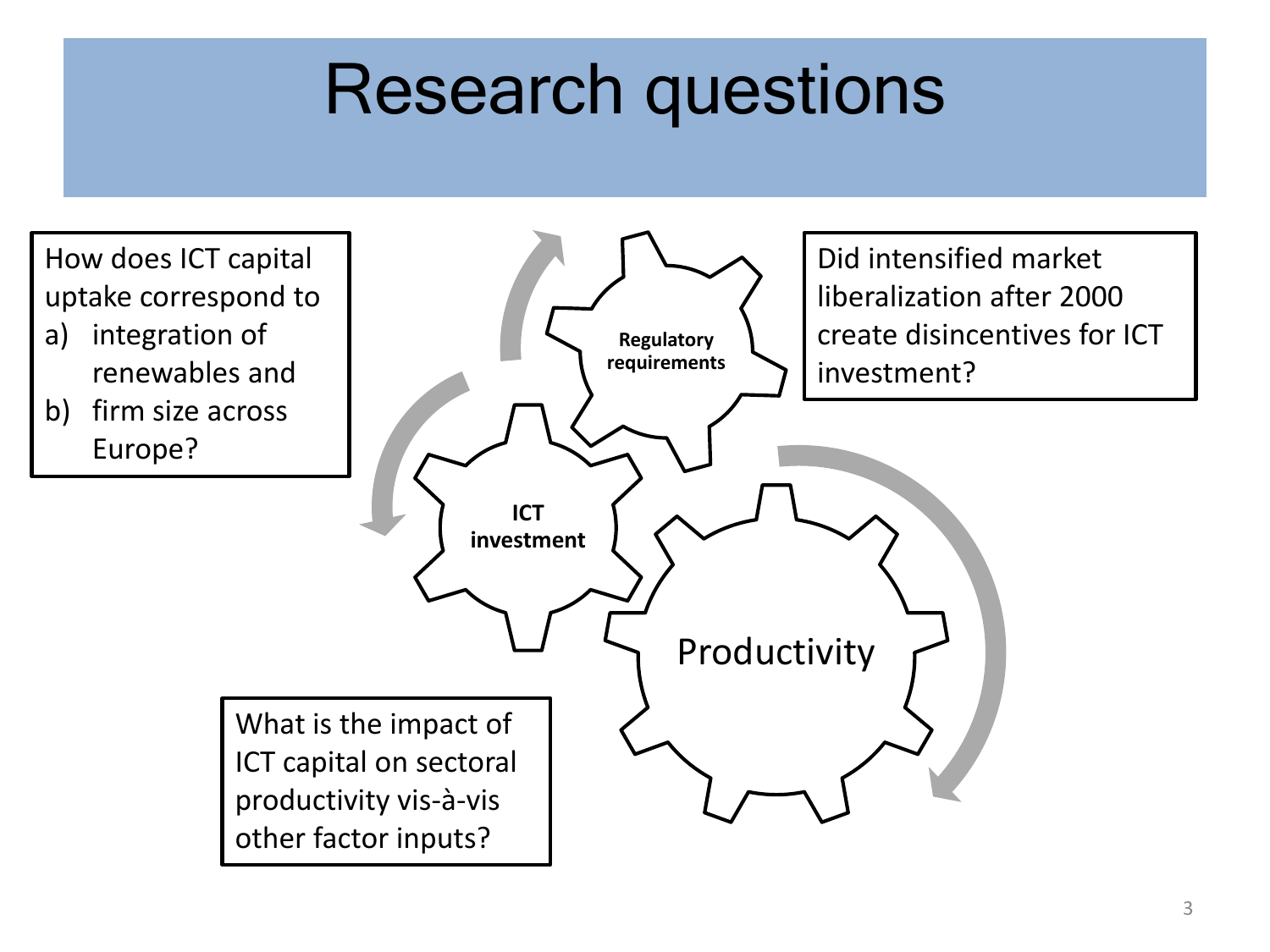## Context for ICT adoption

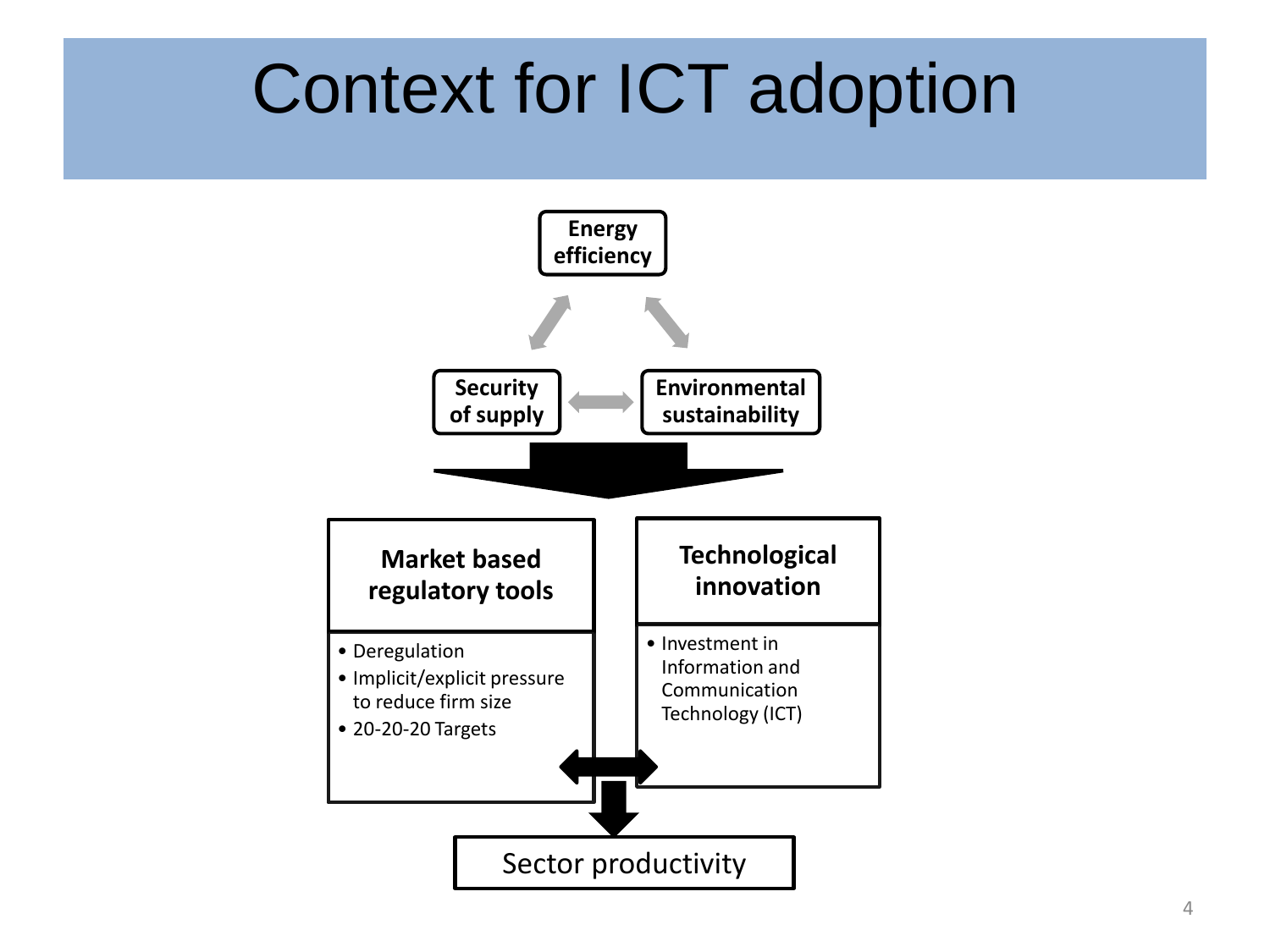# Industry profile

#### **Electricity, gas and water supply industry (NACE category E)**

#### **High productivity**

•European more competitive than North American economies (Morrow et. al. 2009)

•Sectoral share in the non-financial business economy in 2006 (EU-27): Employment 0.9% Value added 3.2%

#### **High capital intensity**

•Grew to twice the manufacturing industry average in 2009 (European Commission, 2009).

•Increasing skill requirement

#### **Industrial Taxonomy**

•"Non-ICT industries" alongside construction, mining and quarrying sectors (O'Mahony & van Ark 2003) •However, "Dynamic IT user with a high and growing IT-labor intensity" •Requiring "High-intermediate skills"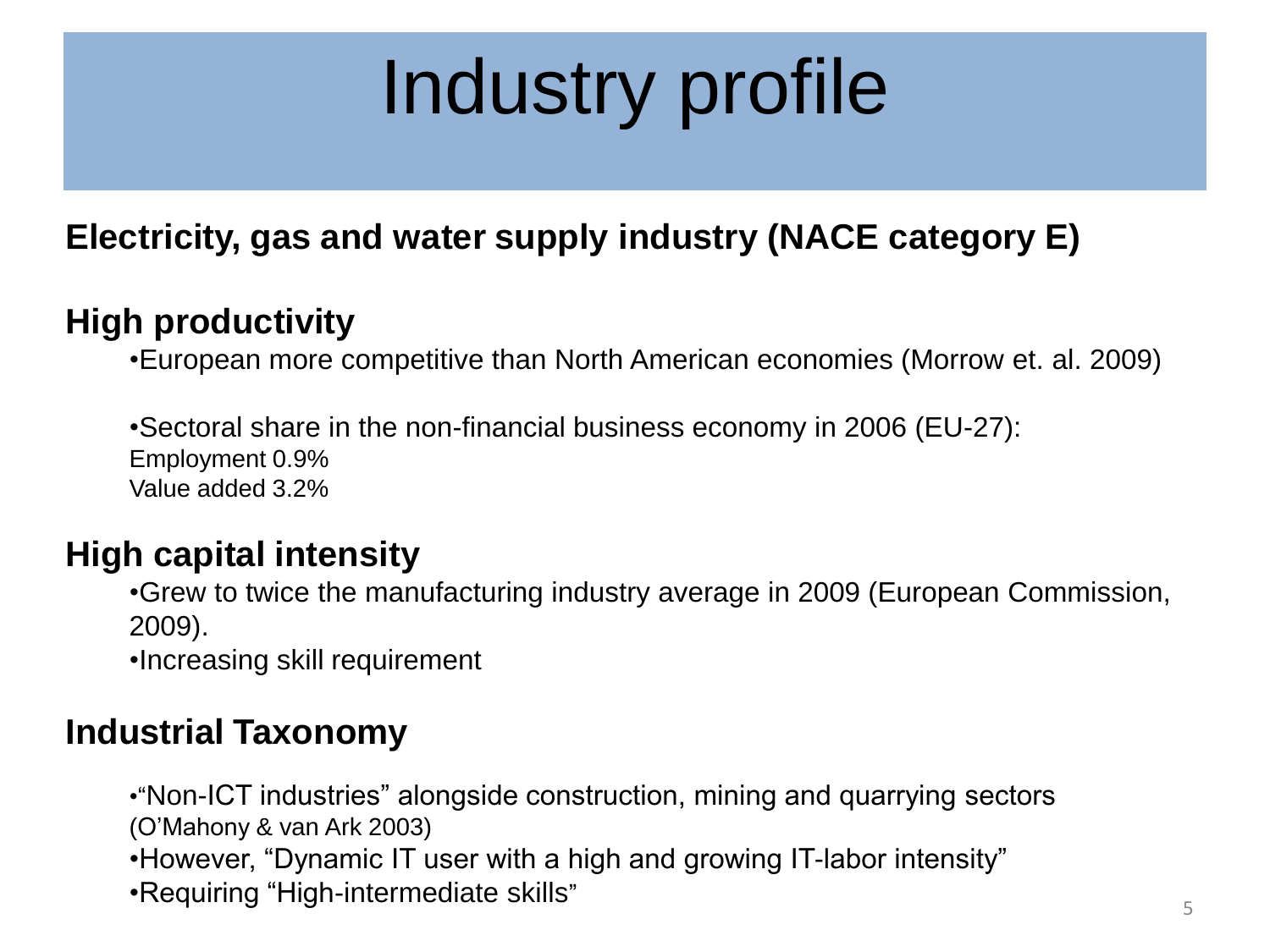# Industry profile



Electricity, gas, steam and hot water supply (NACE Division 40) Evolution of main indicators, EU-27 (2000=100) (Source: Eurostat, 2008)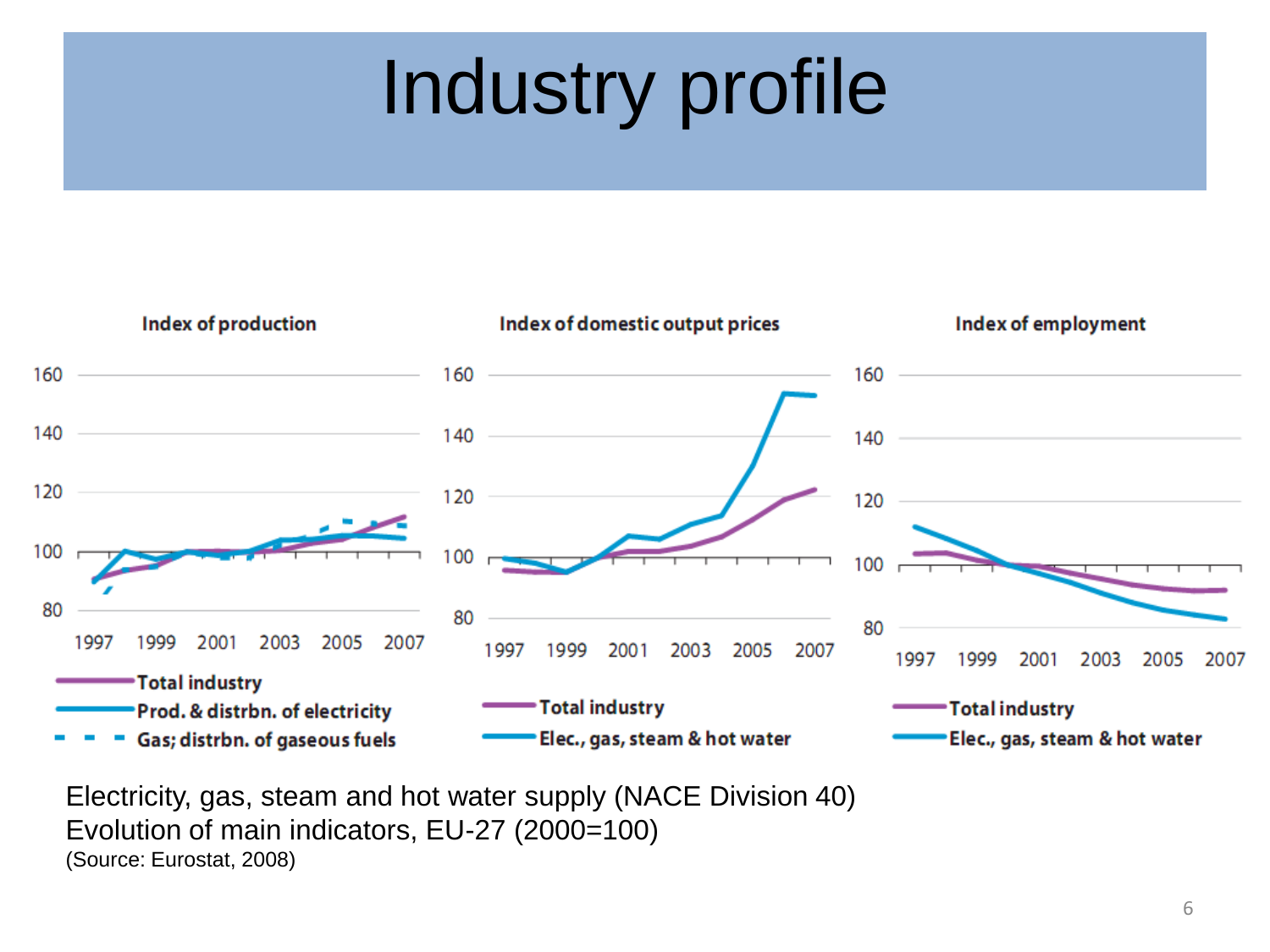### **ICT investment amidst regulatory changes**

- ICT as enabler of innovation and market liberalization
	- o Technology driven decline in quality-adjusted price of ICT
	- $\circ$  Ideal platform for innovation in process, product across value chain
	- $\circ$  Important role in creating a smooth transition from regulated, vertically integrated markets towards deregulated markets with competitive segments
- ICT as a factor input for productivity growth
	- o Relationship not straight forward
	- $\circ$  Involves significant costs that go beyond the price of ICT hardware and soft ware
	- o Pace and trajectory of the existing market liberalization efforts strengthen/attenuate ICT's impact on productivity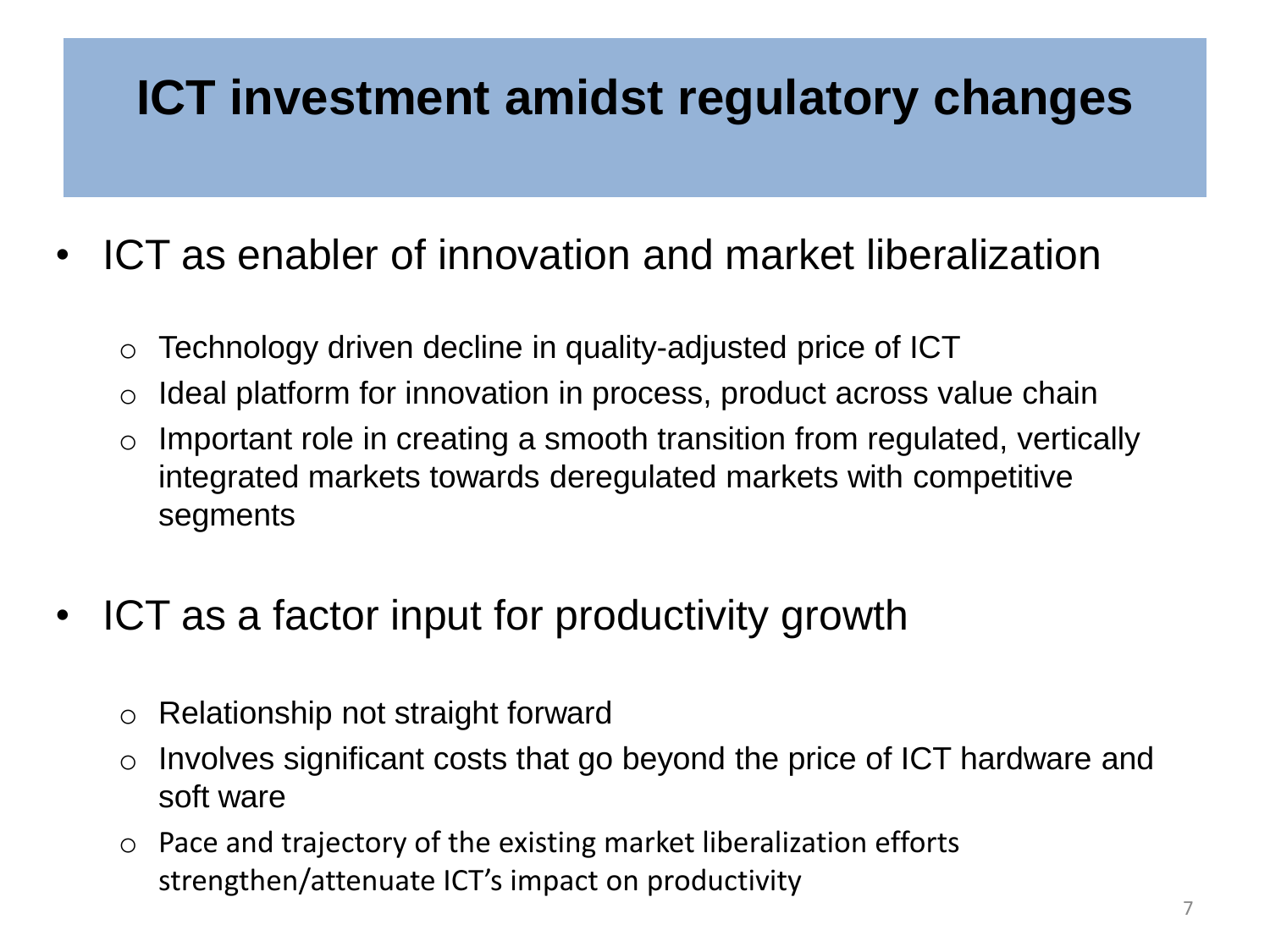#### **ICT investment amidst regulatory changes**

- Competitive and sustainable energy supply industry creates demand for ICT investment
	- o Coordinate complex interaction between increased market players (wholesale energy market, TPA)
	- o Establishment of renewable target (distributed electricity generation, intermittent renewable energy sources)
	- o More and more (non-network) segments in utility value chain exposed to competition, greater need to innovate (falling quality adjusted ICT prices – substitution away from labour, nonict capital)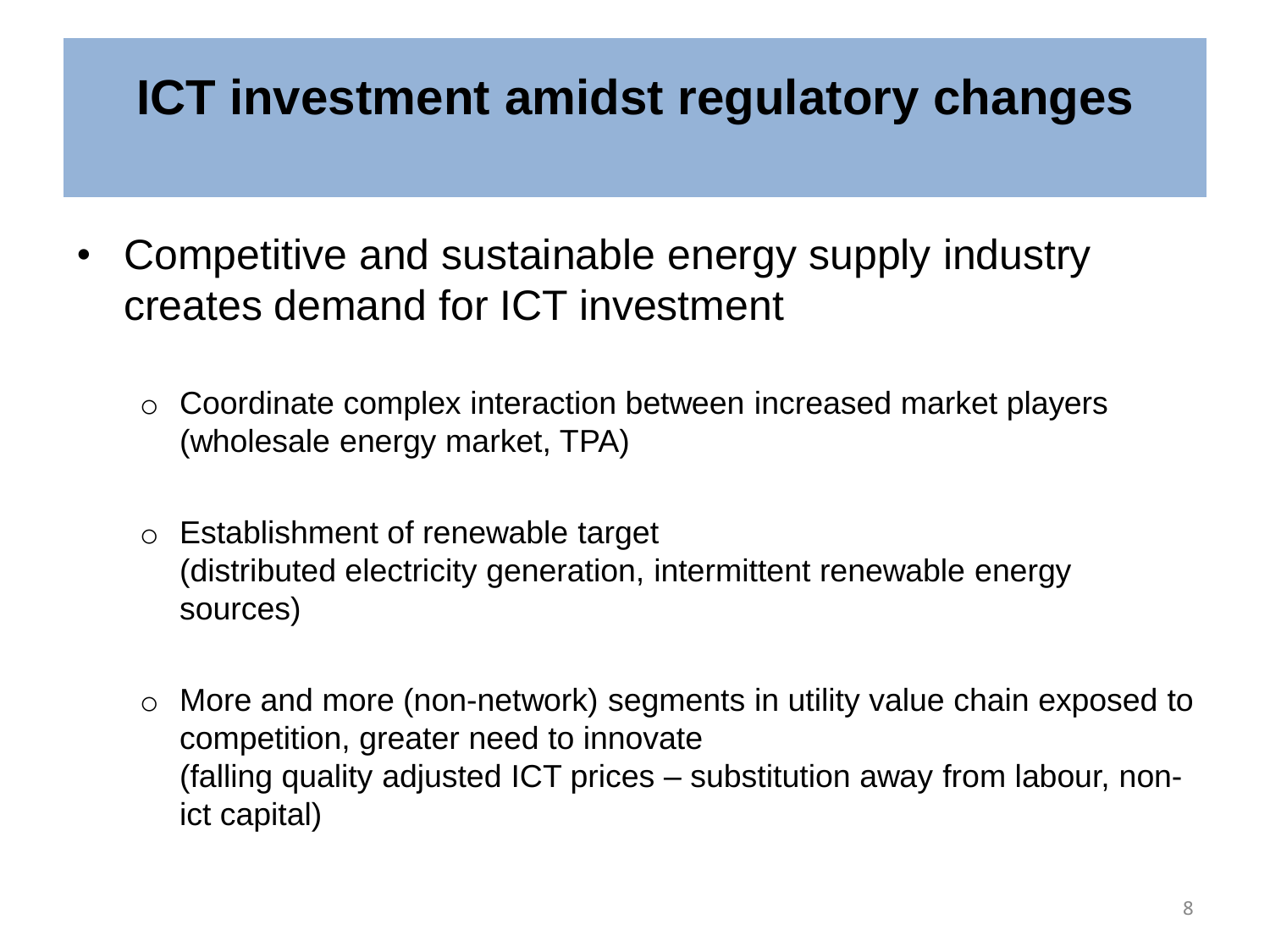### **ICT, share of renewables and firm size**

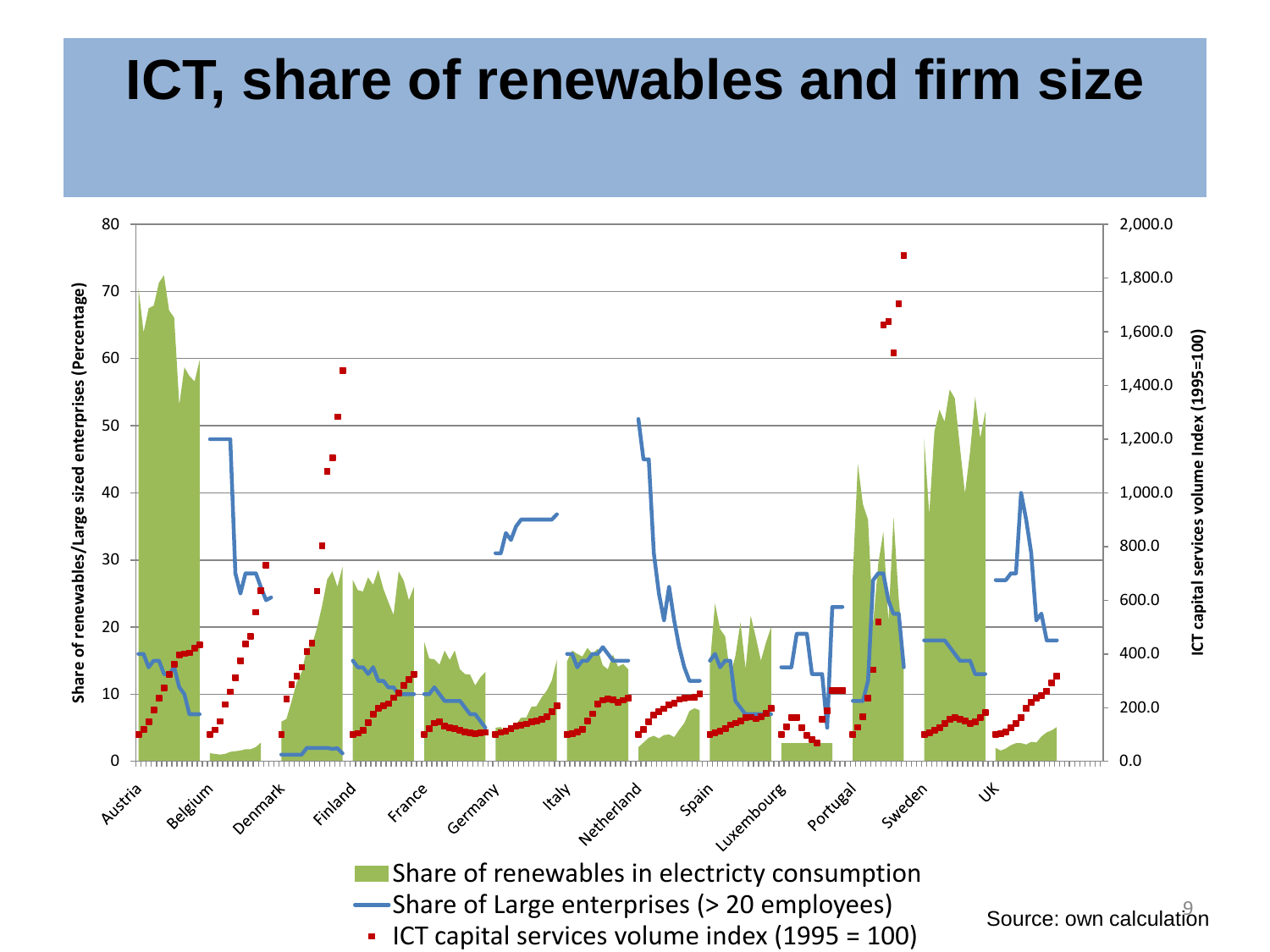#### **ICT investment amidst regulatory changes**

- Liberalization policies like vertical unbundling and privatization can also reduce ICT investment in the short run
	- o Regulatory uncertainty
	- o Reduced share of captive markets that would let firms recover unprofitable investments
	- $\circ$  Rents from innovation generated by a higher productivity may not be entirely earned by the monopolist spillovers to adjacent segment, reduced incentive to innovate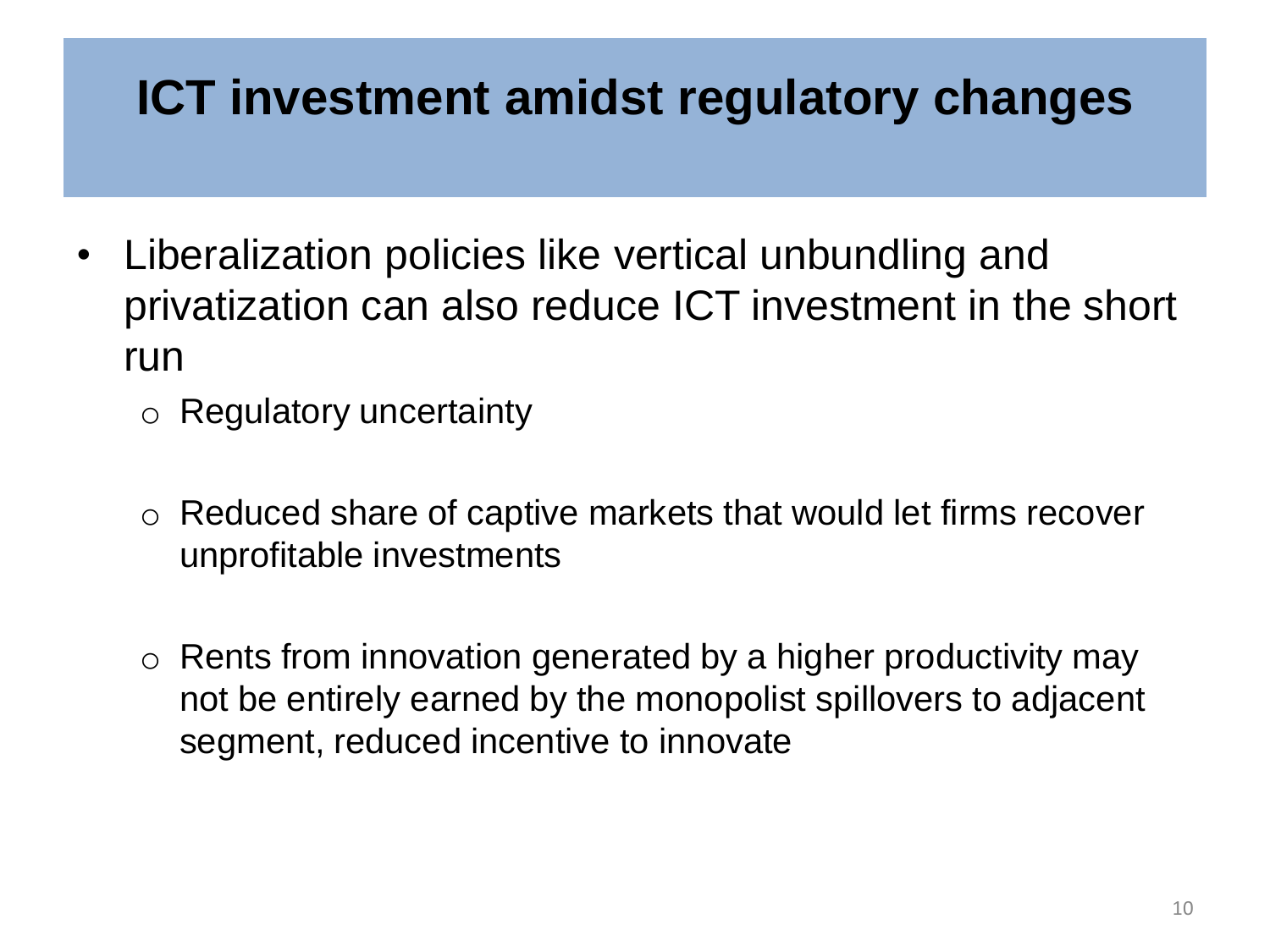### **ICT investment in utilities before after start of liberalization**

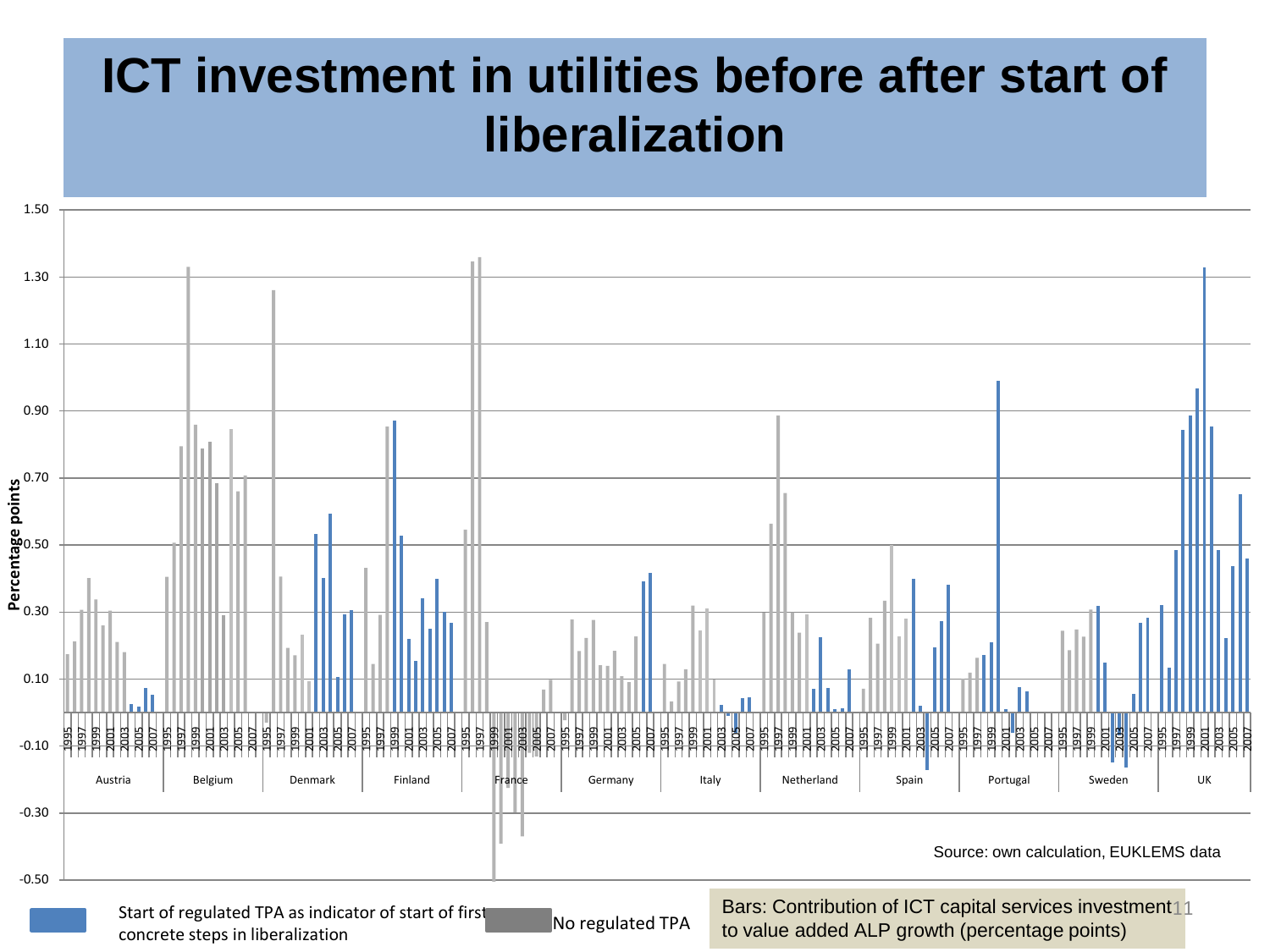### **ICT and regulation**  Summary of descriptive results

- ICT adoption associated with
	- o Higher share of renewables in electricity consumption
	- o Countries with increasing market players (lower share of large enterprises)
- Impact of network access regulation
	- o Introduction of regulated Third Party Access in electricity coincides with falling ICT investment
	- $\circ$  ICT investment grew up after 2005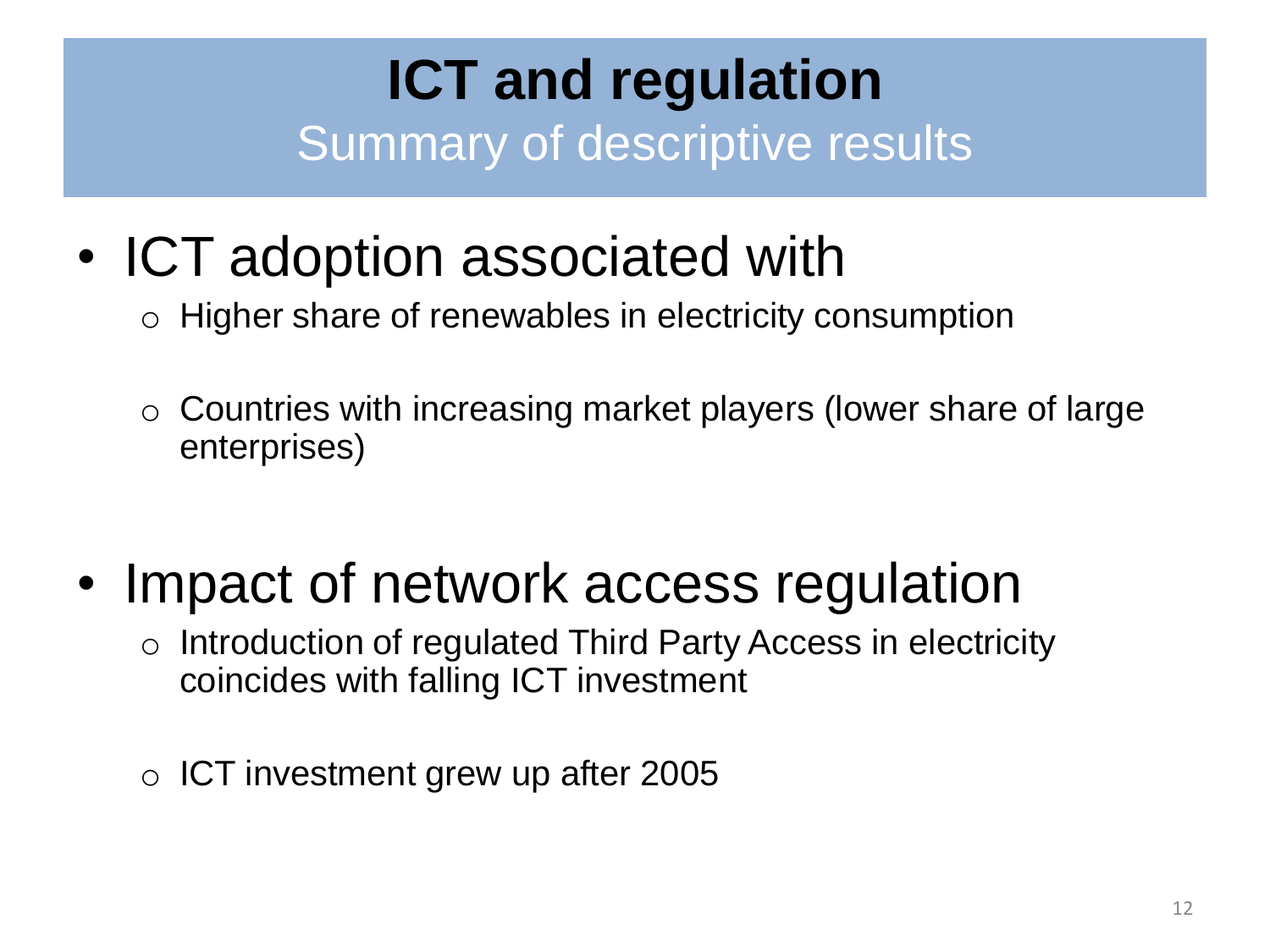## Empirical estimation

### **Specification**

- Balanced panel
- 17 EU countries
- Period considered: 1995-2007

 $\circ$  Coverage of periods both before and after liberalization steps

- Dynamic approach using Least Squared Dummy Variable (LSDV) estimator developed by Bruno (2005)
	- $\circ$  Allows for inclusion of lagged dependent variable
	- Corrects for unobserved country-specific heterogeneity
	- o Corrects for small sample bias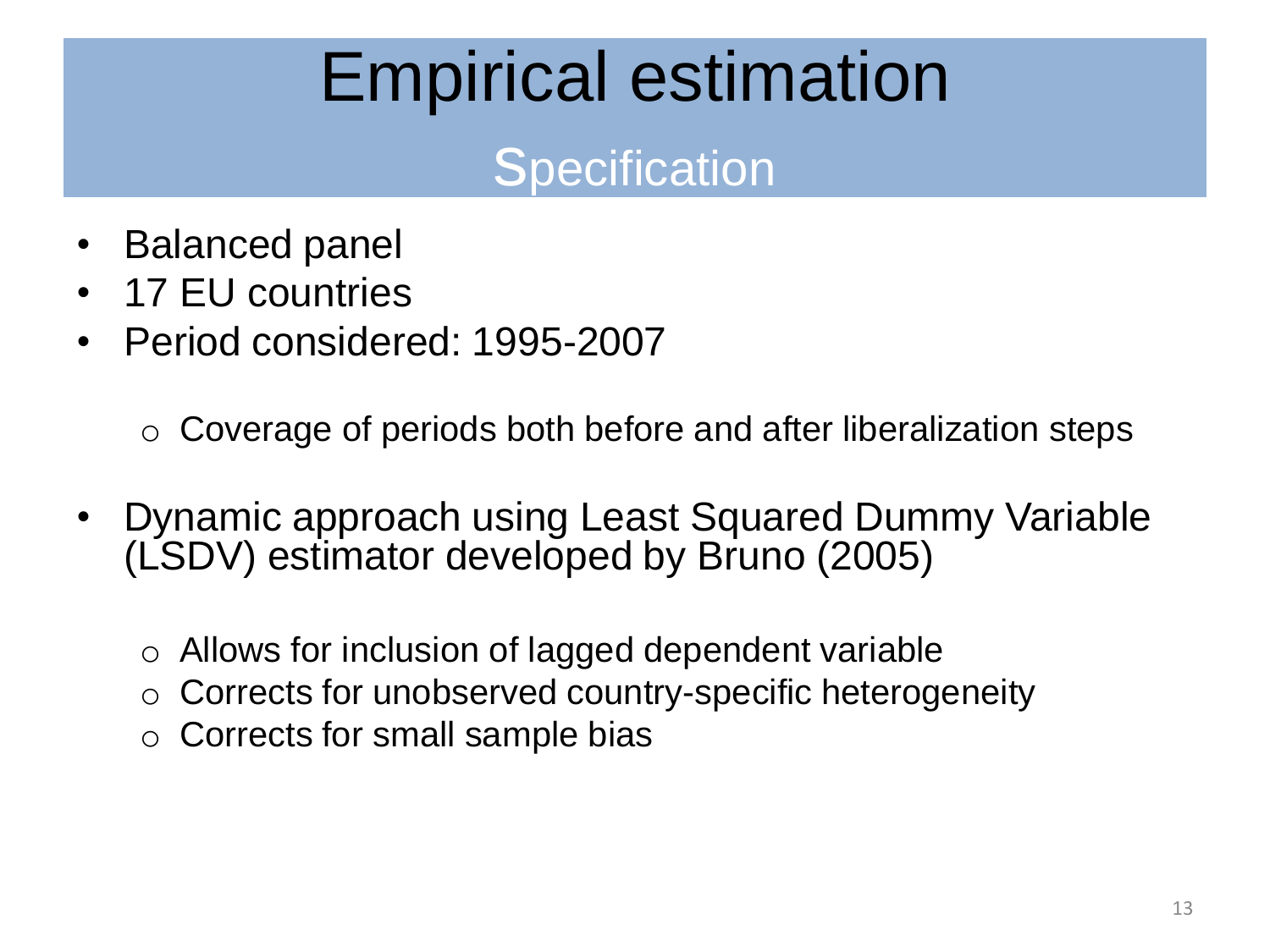### Empirical estimation Variables and data sources

|                                                                                                   | <b>Variables</b>                                                                                                                                                                                                                                      | <b>Sources</b>                                                                              |
|---------------------------------------------------------------------------------------------------|-------------------------------------------------------------------------------------------------------------------------------------------------------------------------------------------------------------------------------------------------------|---------------------------------------------------------------------------------------------|
| <b>Dependent Variable</b>                                                                         | Gross value added per hour worked volume index (1995 = 100)                                                                                                                                                                                           |                                                                                             |
| <b>Factor input variables</b>                                                                     | ICT capital services volume index $(1995 = 100)$<br>Non ICT capital services volume index $(1995 = 100)$<br>Labour services volume index (1995 = 100)<br>Value added Total Factor Productivity index (1995 = 100)                                     | <b>EU KLEMS</b><br>Groningen<br>Growth<br>Development                                       |
| Human capital variables                                                                           | % of hours worked by high skilled workers<br>-% of hours worked by medium skilled workers<br>-% of hours worked by low skilled workers                                                                                                                | Center                                                                                      |
| Market structure and<br>regulatory indicators                                                     | -% of large enterprises (> 20 employees)<br>-% of small enterprises (< 20 employees)                                                                                                                                                                  | <b>OECD SDBS</b><br>Structural<br><b>Business</b><br>Statistics                             |
| <b>Regulatory indicators of</b><br>electricity sector used as<br>a proxy for all three<br>sectors | Barriers to entry (0 = Regulated TPA, Liberalized wholesale market))<br>Vertical integration (0 = Legal unbundling, vertically separate companies)<br>Public ownership (0 = Private ownership)<br>-Share of renewables in electricty consumption, GDP | <b>OECD</b> indicators<br>of regulation in<br>$non$<br>manufacturing<br>sectors<br>Eurostat |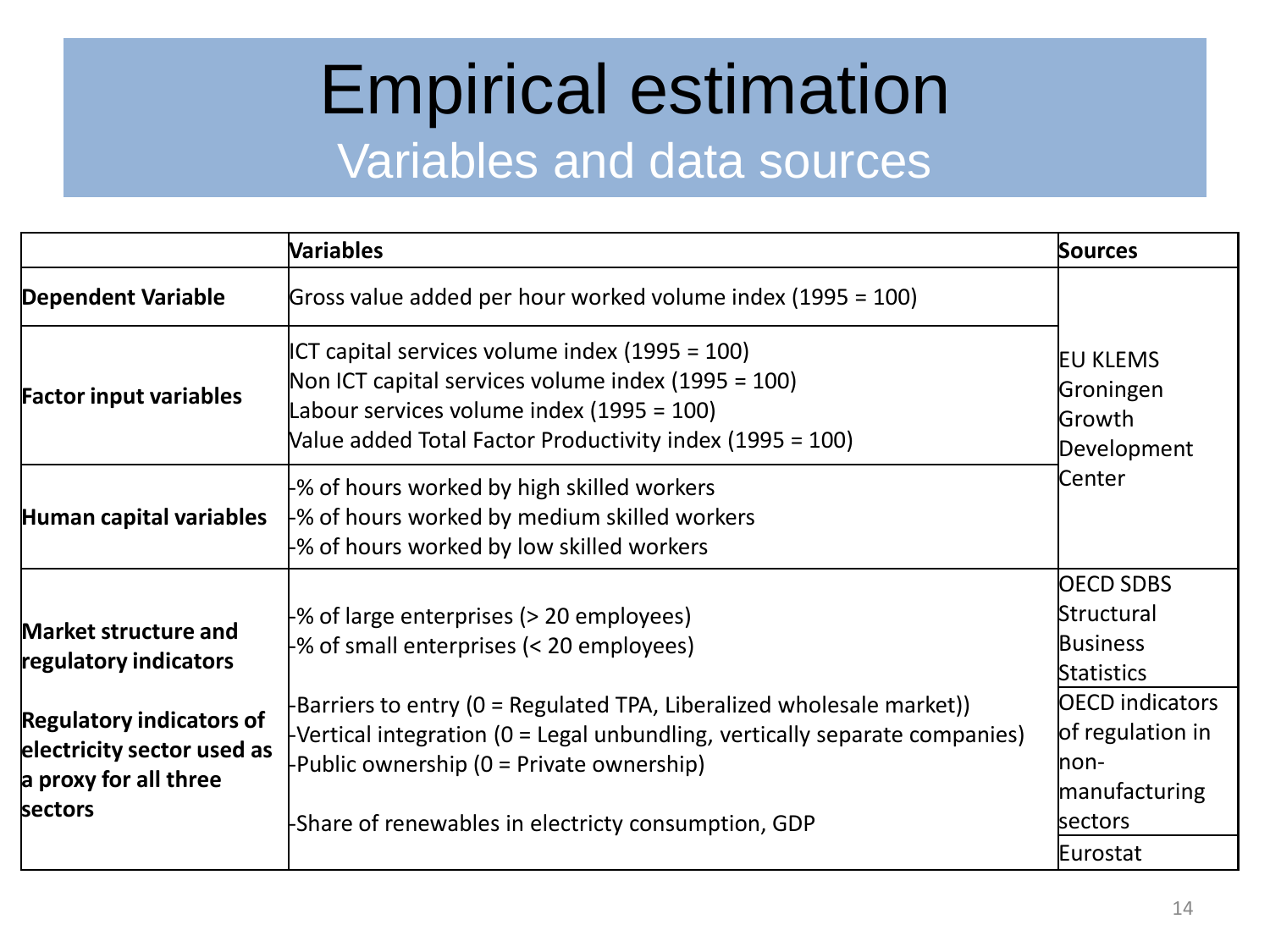### Empirical estimation Descriptive statistics

| Variables                                      | Obs | Mean     | Std<br>deviation | Min     | Max      |
|------------------------------------------------|-----|----------|------------------|---------|----------|
| Gross value added per hour worked volume index | 218 | 128.44   | 28.05            | 72.40   | 224.70   |
| ICT capital services volume index              | 217 | 285.68   | 372.91           | 57.00   | 2242.50  |
| Non ICT capital services volume index          | 217 | 105.95   | 20.15            | 50.27   | 180.02   |
| Labour services volume index                   | 217 | 83.78    | 24.21            | 7.90    | 116.50   |
| Value added Total Factor Productivity index    | 217 | 109.39   | 19.21            | 63.40   | 173.70   |
| % of large enterprises                         | 218 | 23.43    | 17.01            | 1.00    | 80.00    |
| % of hours worked by high skilled workers      | 216 | 12.89    | 8.04             | 3.00    | 36.00    |
| % of hours worked by medium skilled workers    | 216 | 65.97    | 20.11            | 12.70   | 94.00    |
| Barriers to entry                              | 216 | 2.00     | 2.35             | 0.00    | 6.00     |
| Vertical integration                           | 216 | 2.35     | 2.13             | 0.00    | 6.00     |
| Public ownership                               | 216 | 3.87     | 1.98             | 0.00    | 6.00     |
| Share of renewables in electricity consumption | 213 | 17.76    | 17.60            | 0.70    | 72.40    |
| GDP per capita                                 | 213 | 26503.08 | 13163.09         | 4420.62 | 80840.61 |
| Year                                           | 221 | 2001     | 3.75             | 1995    | 2007     |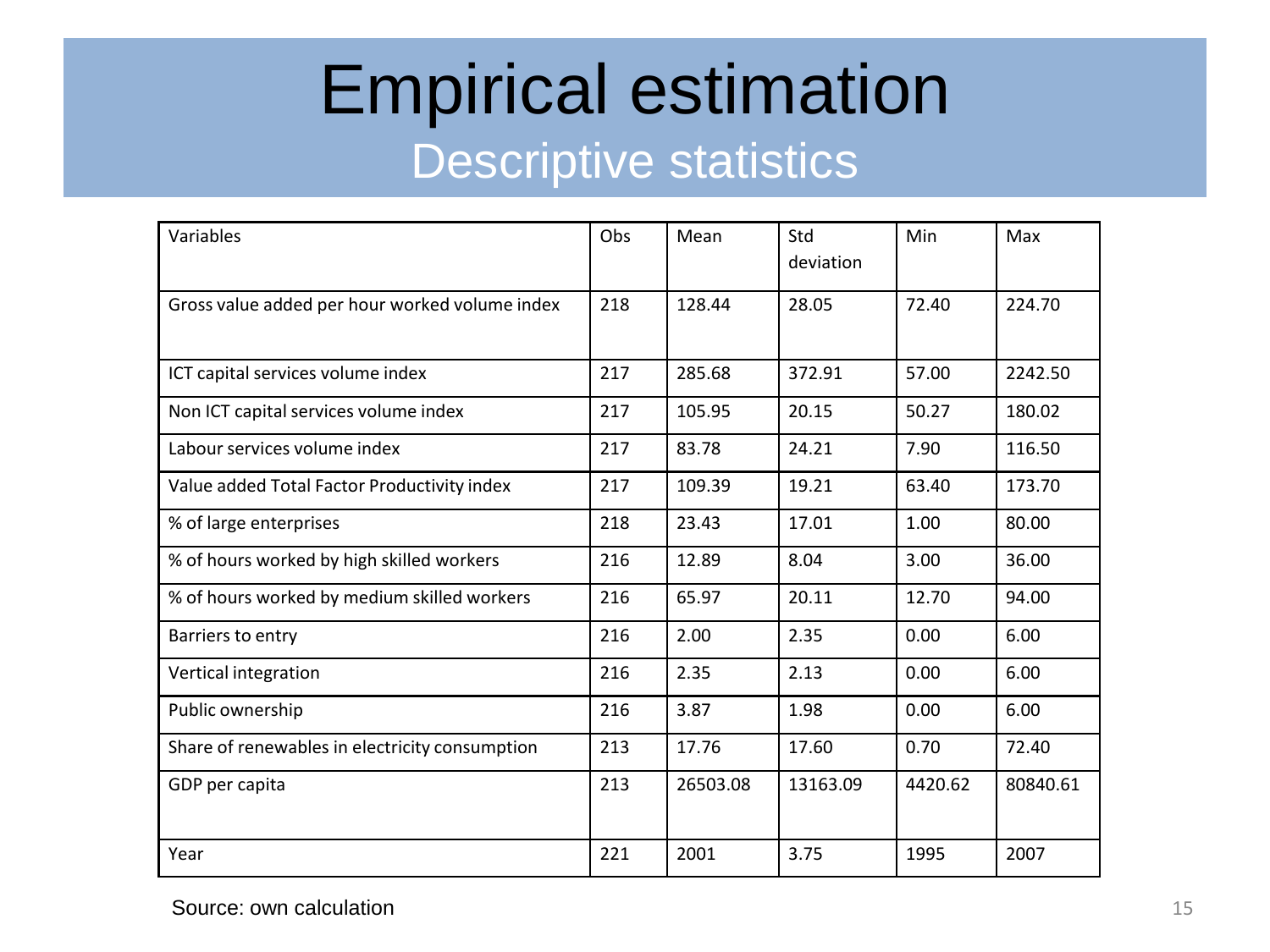# Model specification

• Fixed effect:

 $Y_{i,t} = \beta_0 + \beta_1 F_{i,t} + \beta_2 H_{i,t} + \beta_3 R + \beta_4 C_{i,t} + \eta_i + \varepsilon_i$ 

• LSDVC estimation:

 $Y_{i,t} = Y_{i,t-1} + \beta_1 F_{i,t} + \beta_2 H_{i,t} + \beta_3 R + \beta_4 C_{i,t} + \eta_i + \varepsilon_i$ 

- Cobb-Douglas production
	- *Y is log-gross value added per hour for country i in period t*
	- *F log of current labour, capital and residual factor inputs*
	- *H is log of human capital variable*
	- *R is log of regulatory variables*
	- *C is log of control variables* <sup>16</sup>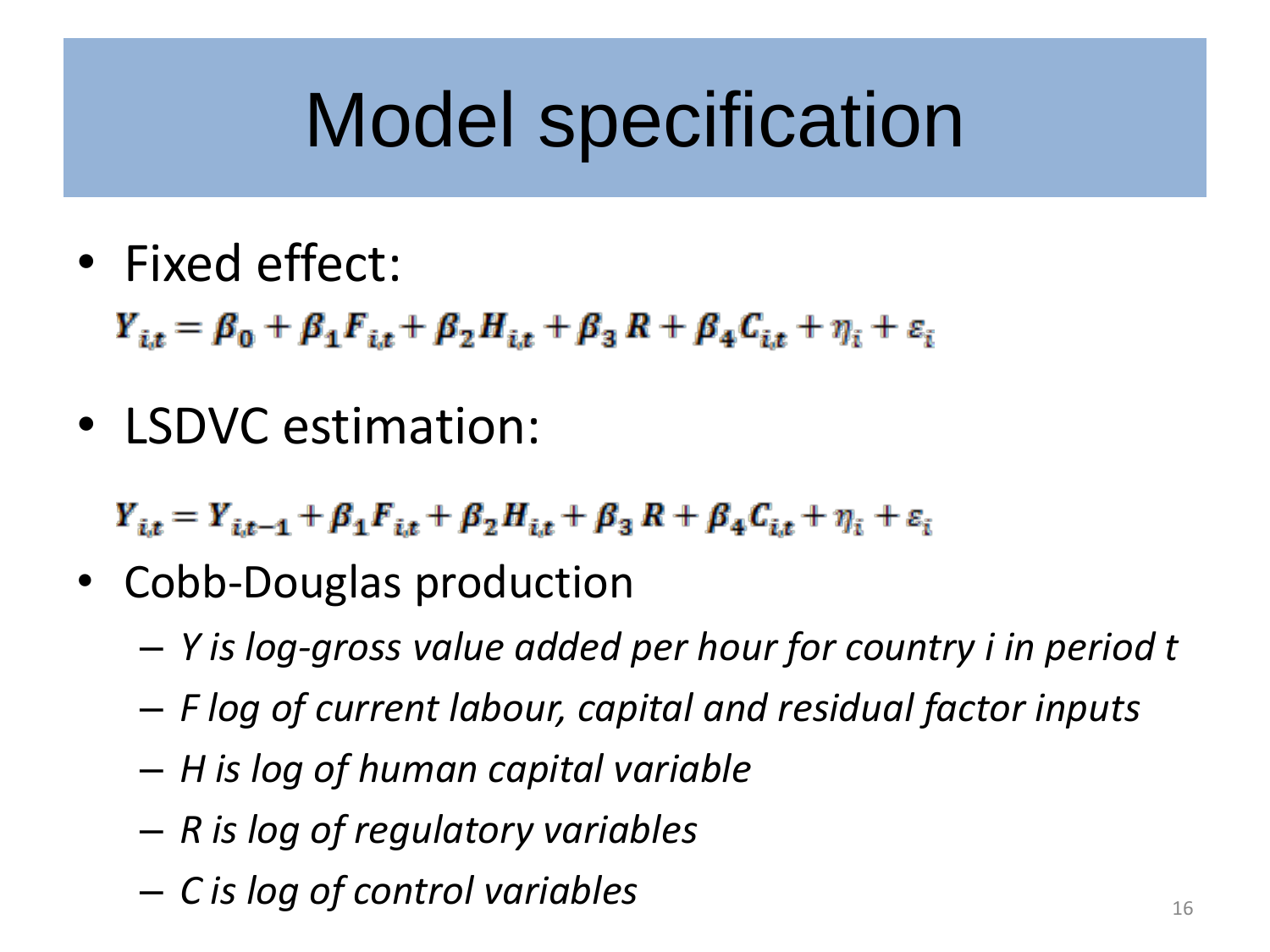### Empirical estimation: Result

| Log Linear regression                             |                     |                       |
|---------------------------------------------------|---------------------|-----------------------|
|                                                   | <b>Fixed effect</b> |                       |
|                                                   | (cluster robust)    | Xtlsdvc (bootstrapped |
| Dep Var: Grossvalueadded/hour Index               | error)              | SE)                   |
|                                                   |                     |                       |
| Lagged Dependent variable                         |                     | $0.1144***$           |
| ICT capitalservices volume index                  | $0.036*$            | $0.0256**$            |
| Non ICT capital services volume index             | $0.570***$          | $0.5428***$           |
| <b>Total Factor Productivity index</b>            | $0.966***$          | $0.88778***$          |
| Labour services volume index                      | $-0.526***$         | $-0.5055***$          |
| % of hours worked by high skilled labour          | $0.125**$           | $0.1345***$           |
| % of hours worked by medium skilled labour -0.089 |                     | $-0.0824$             |
| Share of large enterprises (>20 employees)        | 0.004               | 0.0016                |
| Barriers to entry (electricity)                   | $-0.047$            | $-0.0554**$           |
| Public ownership (electricity)                    | $-0.011$            | 0.0072                |
| Vertical integration (electricity)                | 0.024               | 0.0237                |
| Share of renewables in electricity                |                     |                       |
| consumption                                       | 0.006               | 0.0012                |
| Gdp                                               | 0.017               | 0.0236                |
| year                                              | 1.162               | $-5.0944$             |
| $R-Sq$                                            | 0.97                |                       |
| $corr(u_i, X)$                                    | 0.87                |                       |
| Arellano-Bond AR(1) test                          |                     | 0.1767                |
| Arellano-Bond AR (2) test                         |                     | 0.0651                |
| Saragan test for overidentifying restrictions     |                     |                       |
| Number of observations                            | 211                 | 179                   |
| <b>Number of Groups</b>                           | 17                  | 17                    |

17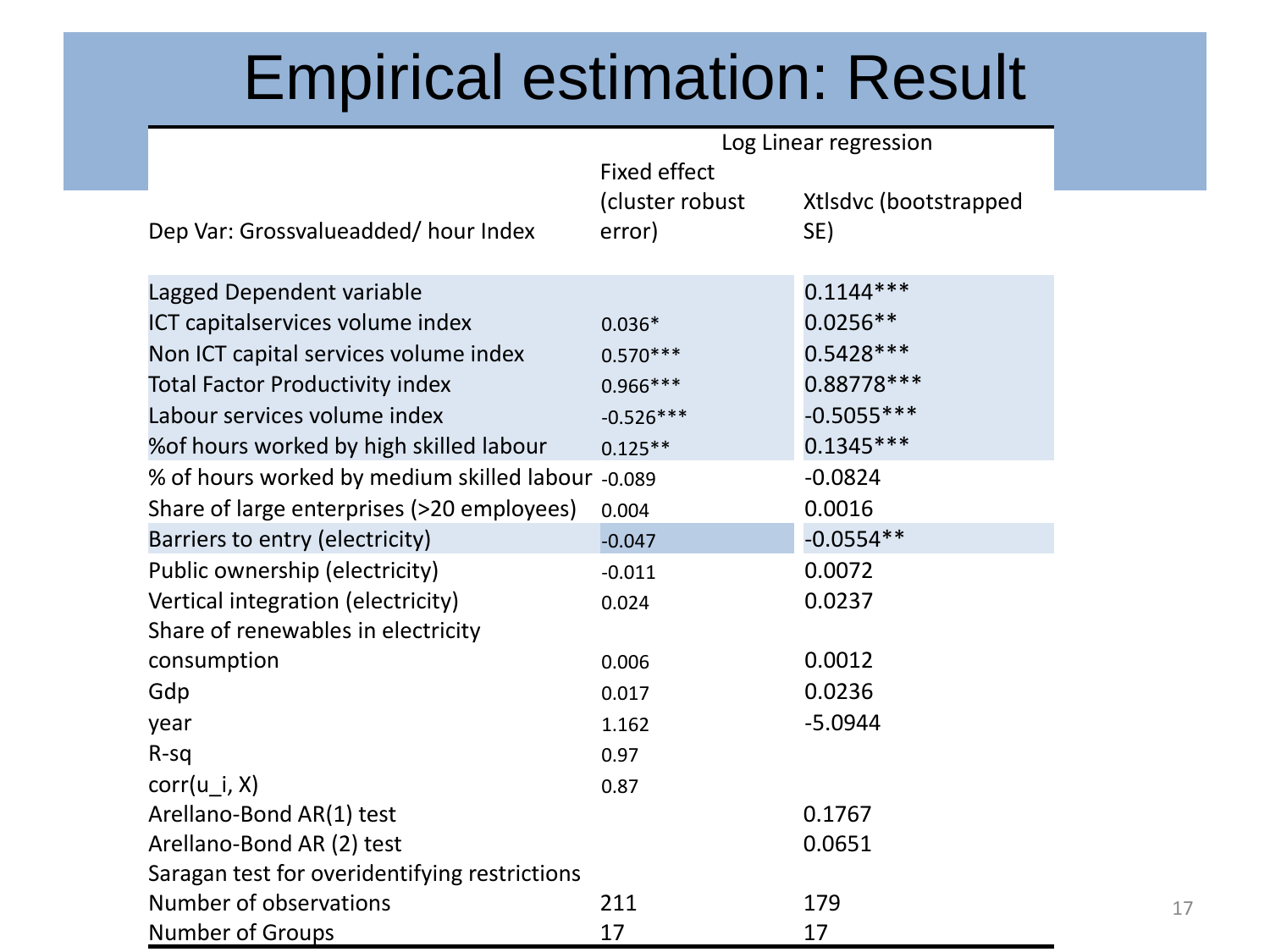## Empirical estimation – result for dynamic specification

- Gross value added productivity increases by:
	- $\circ$  0.03% when ICT capital service volume increases by 1%
	- $\circ$  0.6% when non-ICT capital service volume increases by 1%
	- $\circ$  0.13% when share of hours worked by High skilled workers increases by 1%
	- $\circ$  0.06% when barriers to entry decreases by 1%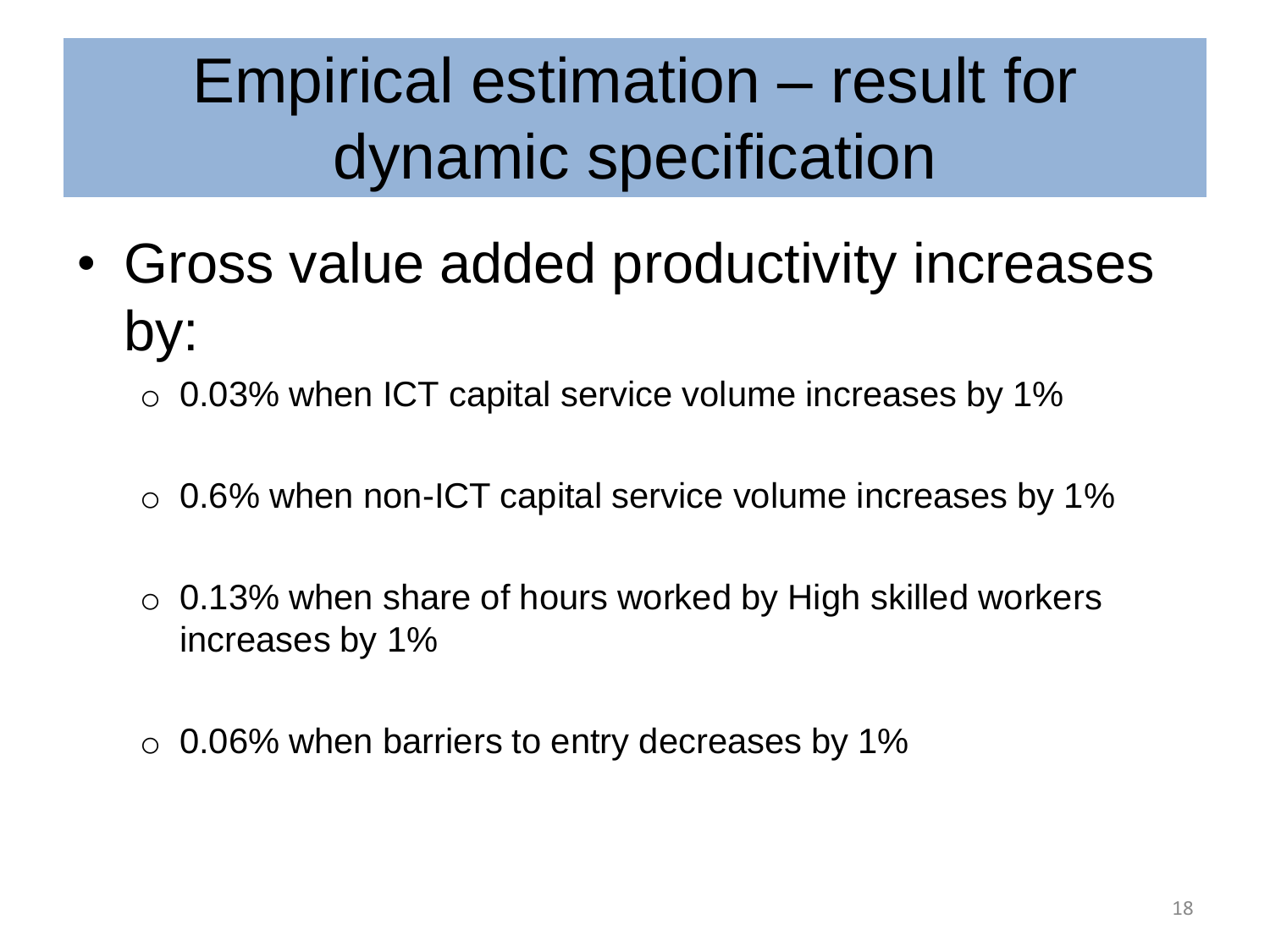## Conclusion

- The results of our estimation are largely shaped by the choice of our dependent variable.
- Gross Value Added per hours worked excludes intermediate inputs, focus on the share of incomes earned by the factor inputs.
- Increasing sectoral capital intensity  $\rightarrow$  high skilled positive predictor, volume of labour service negative predictor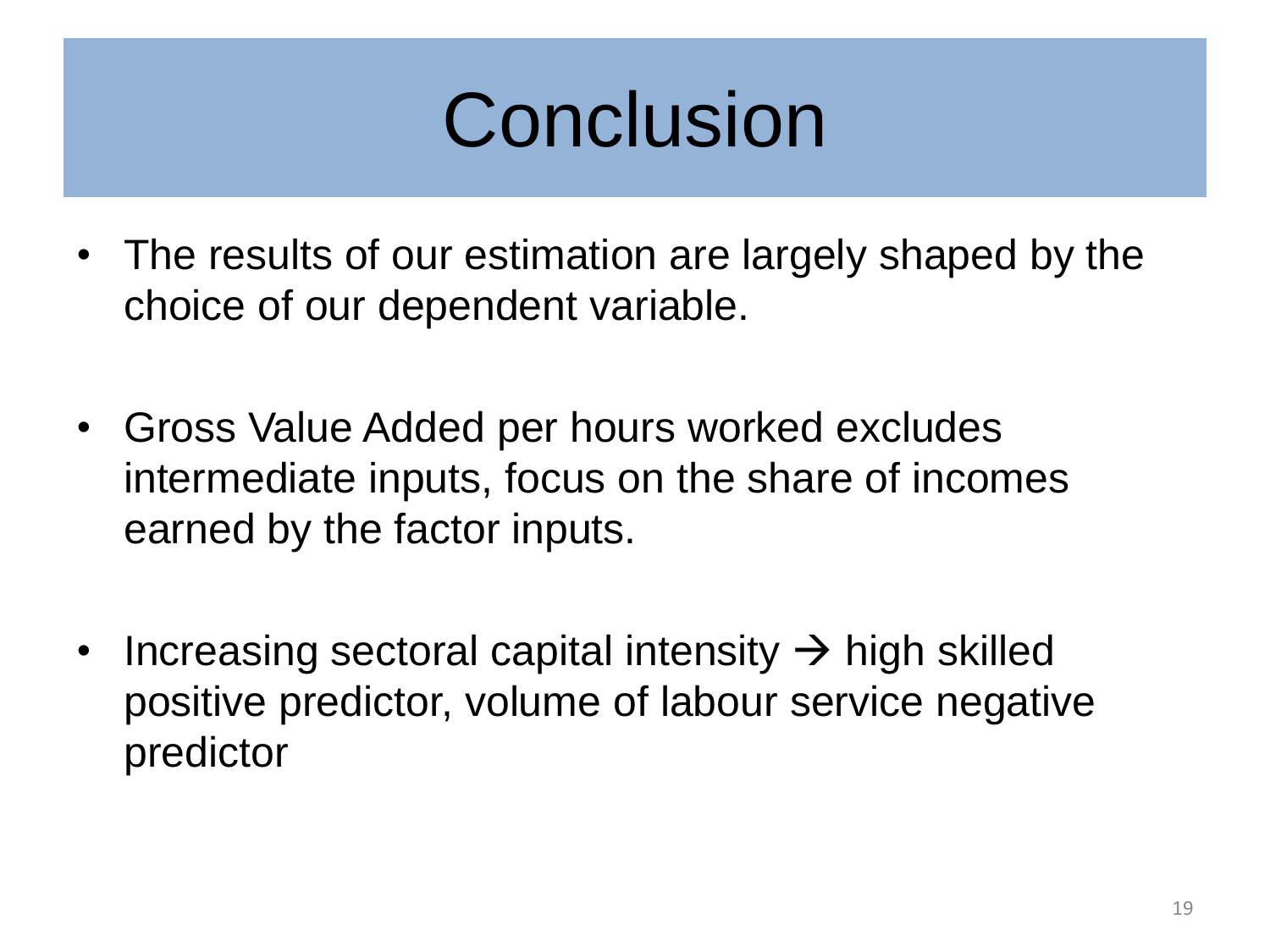# Conclusion

- Result for ICT capital surprising:
	- Starting at the same point (1995=100) ICT capital service volume doubled, non-ICT capital grew by only 5 index points (1995-2007 panel average)
	- ICT still much smaller predictor than non ICT Solow paradox?
	- Could be explained by the significant negative coefficient on "barriers to entry"
	- Implication: Focus shift from higher ICT investment to turning investment to productivity gain by removing technical, economic, legal barriers to entry